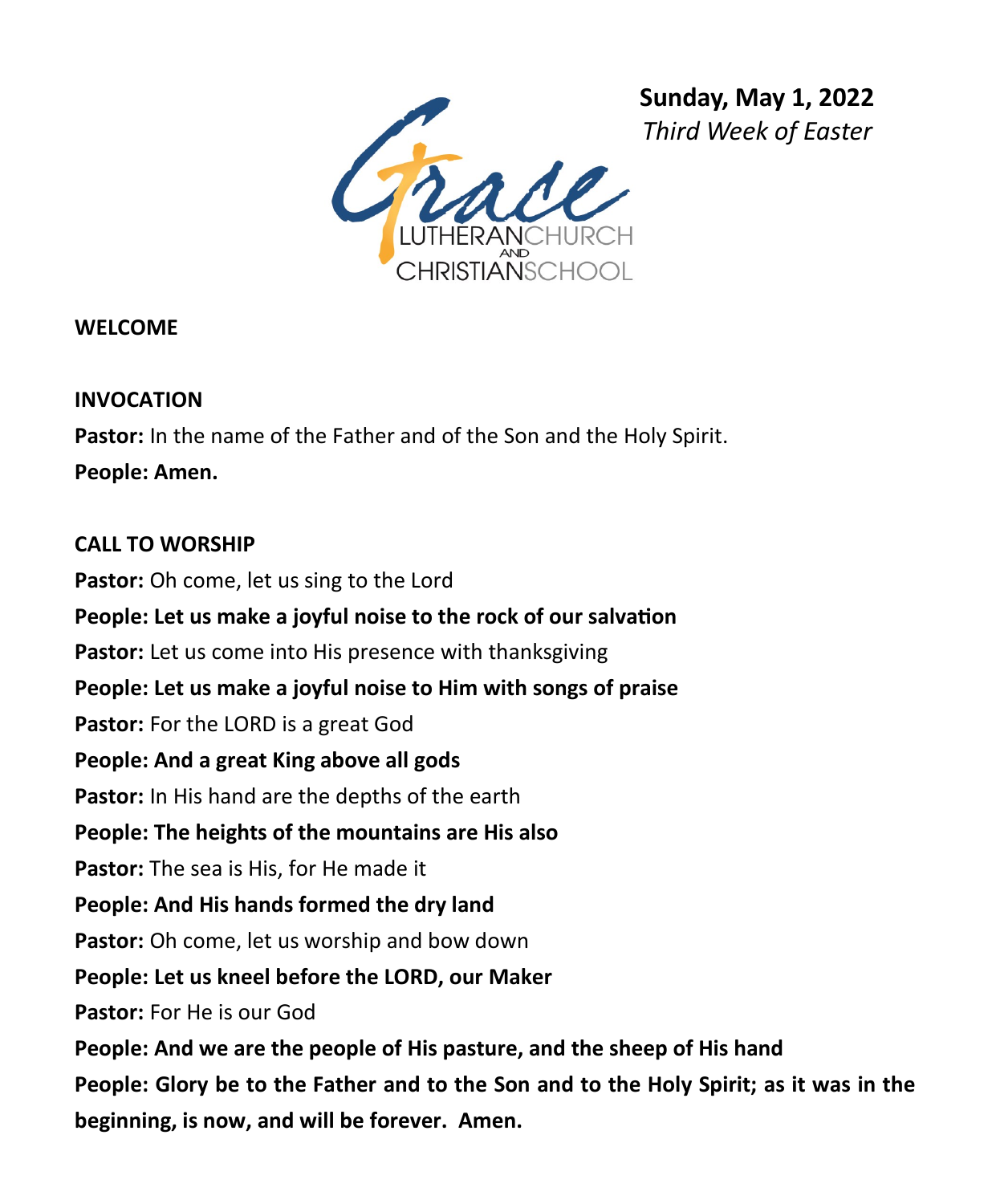#### *HOUSE OF THE LORD*

We worship the God who was We worship the God who is We worship the God who evermore will be He opened the prison doors He parted the raging sea My God He holds the victory

#### *Chorus*

*There's joy in the house of the Lord There's joy in the house of the Lord today And we won't be quiet We shout out Your praise There's joy in the house of the Lord Our God is surely in this place And we won't be quiet We shout out Your praise*

Oh oh oh We shout out Your praise

We sing to the God who heals We sing to the God who saves We sing to the God who always makes a way 'Cause He hung up on that cross Then He rose up from that grave My God's still rolling stones away

#### *Chorus*

*('Cause) We were the beggars Now we're royalty We were the prisoners Now we're running free We are forgiven accepted Redeemed by His grace Let the house of the Lord sing praise (2x)*

# *Chorus (2x)*

CCLI Song # 7168995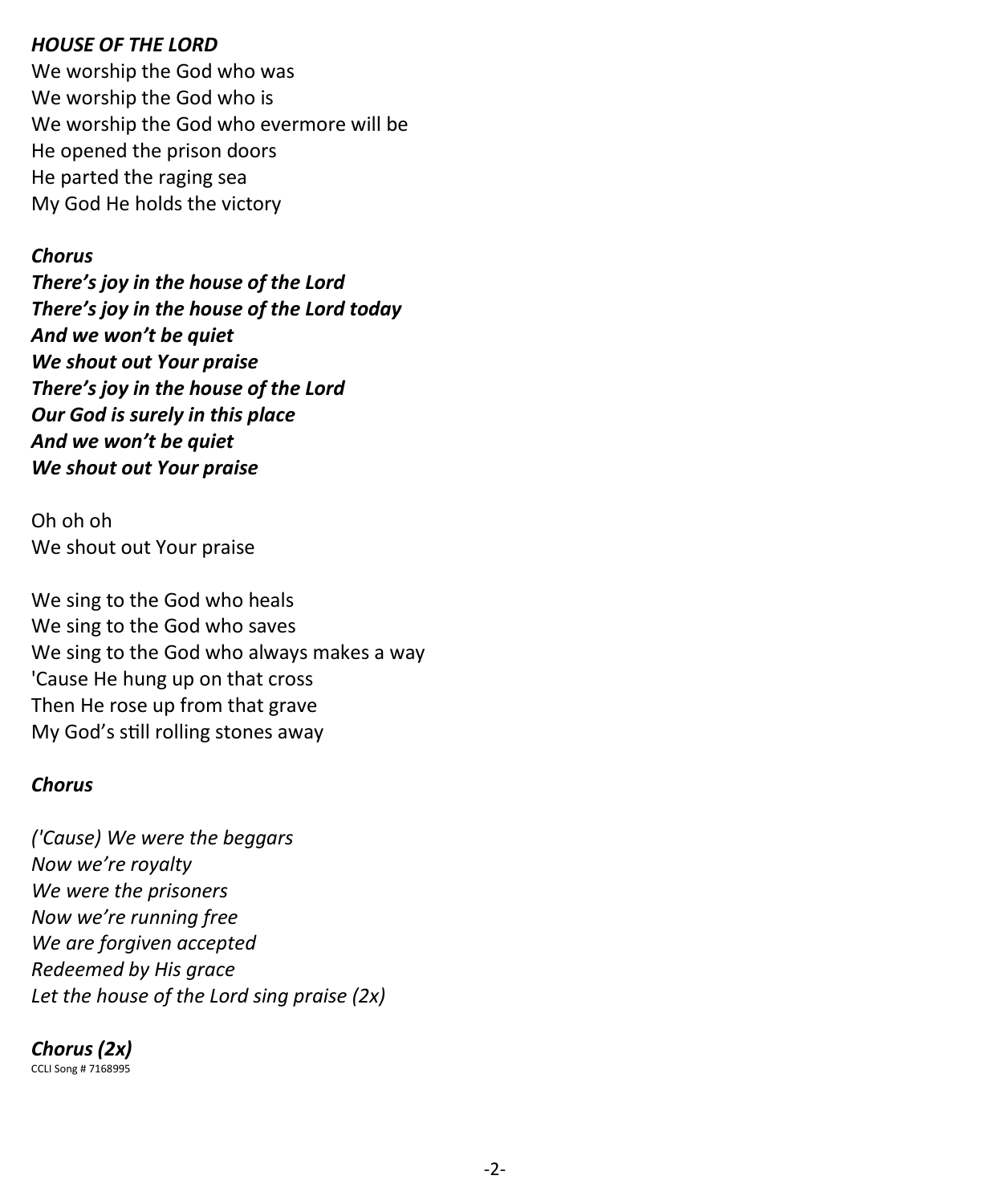#### **SCRIPTURE READING Luke 14:12-24**

 $12$ He said also to the man who had invited him, "When you give a dinner or a banquet, do not invite your friends or your brothers or your relatives or rich neighbors, lest they also invite you in return and you be repaid.  $^{13}$ But when you give a feast, invite the poor, the crippled, the lame, the blind,  $^{14}$ and you will be blessed, because they cannot repay you. For you will be repaid at the resurrection of the just."  $15$ When one of those who reclined at table with him heard these things, he said to him, "Blessed is everyone who will eat bread in the kingdom of God!"

 $16$ But he said to him, "A man once gave a great banquet and invited many.  $17$  And at the time for the banquet he sent his servant to say to those who had been invited, 'Come, for everything is now ready.'  $18$ But they all alike began to make excuses. The first said to him, 'I have bought a field, and I must go out and see it. Please have me excused.' <sup>19</sup>And another said, 'I have bought five yoke of oxen, and I go to examine them. Please have me excused.' <sup>20</sup>And another said, 'I have married a wife, and therefore I cannot come.' <sup>21</sup>So the servant came and reported these things to his master. Then the master of the house became angry and said to his servant, 'Go out quickly to the streets and lanes of the city, and bring in the poor and crippled and blind and lame.' <sup>22</sup>And the servant said, 'Sir, what you commanded has been done, and still there is room.<sup>' 23</sup>And the master said to the servant, 'Go out to the highways and hedges and compel people to come in, that my house may be filled. <sup>24</sup>For I tell you, none of those men who were invited shall taste my banquet.'"

**Pastor:** This is the Word of the Lord. **People: Thanks be to God.**

## **SERMON The Parables of the Great Banquet Pastor Aaron Smith CONFIRMATION RITE (see insert)**

#### **CONFESSION OF SIN**

Pastor: If we say we have no sin, we deceive ourselves, and the truth is not in us **People: But if we confess our sins, God, who is faithful and just, will forgive our sins and cleanse us from all unrighteousness.**

**Pastor:** Let us then confess our sins to God our Father

**People: Most merciful God, we confess that we are by nature sinful and unclean. We have sinned against You in thought, word, and deed, by what we have done and by what we have left undone. We have not loved you with our whole heart; we have not loved our neighbors as ourselves. We justly deserve Your present and eternal punishment. For the sake of Your Son, Jesus Christ, have mercy on us. Forgive us, renew us, and lead us, so that we may delight in Your will and walk in Your ways to the glory of Your holy name. Amen.**

**Pastor:** Almighty God in His mercy has given His Son to die for you and for His sake forgives you all your sins. As a called and ordained servant of Christ, and by His authority, I therefore forgive you all your sins in the name of the Father and of the Son and of the Holy Spirit. Amen.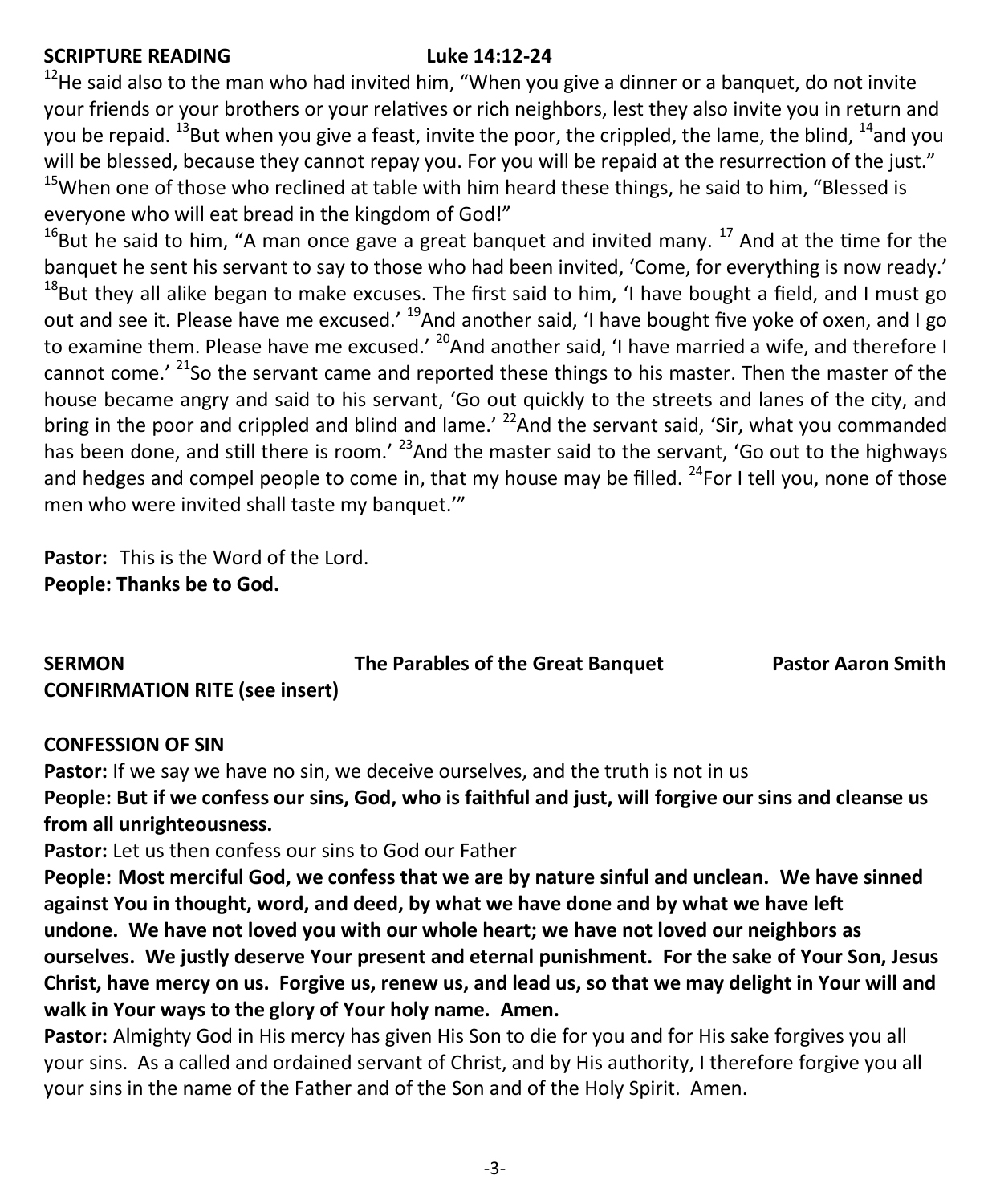## **COMMITMENT TO LOVE**

**Pastor:** Let us reaffirm our commitment to love one another, using Galatians 6 **People: So then, as we have opportunity, let us do good to everyone, and especially to those who are of the household of faith** 

#### **CONFESSION OF SACRAMENT**

**Pastor:** What is the Sacrament of the Altar? **People: It is the true body and blood of our Lord Jesus Christ under the bread and wine, instituted by Christ Himself for us Christians to eat and to drink.** 

## **COMMUNION DISTRIBUTION**

#### *BLESSED ASSURANCE*

Blessed assurance Jesus is mine O what a foretaste of glory divine Heir of salvation, purchase of God Born of His Spirit, washed in His blood

#### *Chorus:*

*This is my story, This is my song Praising my Savior all the day long This is my story, This is my song Praising my Savior all the day long*

Perfect submission, Perfect delight Visions of rapture now burst on my sight Angels descending bring from above Echoes of mercy, whispers of love (*Chorus)*

Perfect submission all is at rest I in my Savior am happy and blest Watching and waiting, looking above Filled with His goodness, lost in His love (*Chorus)*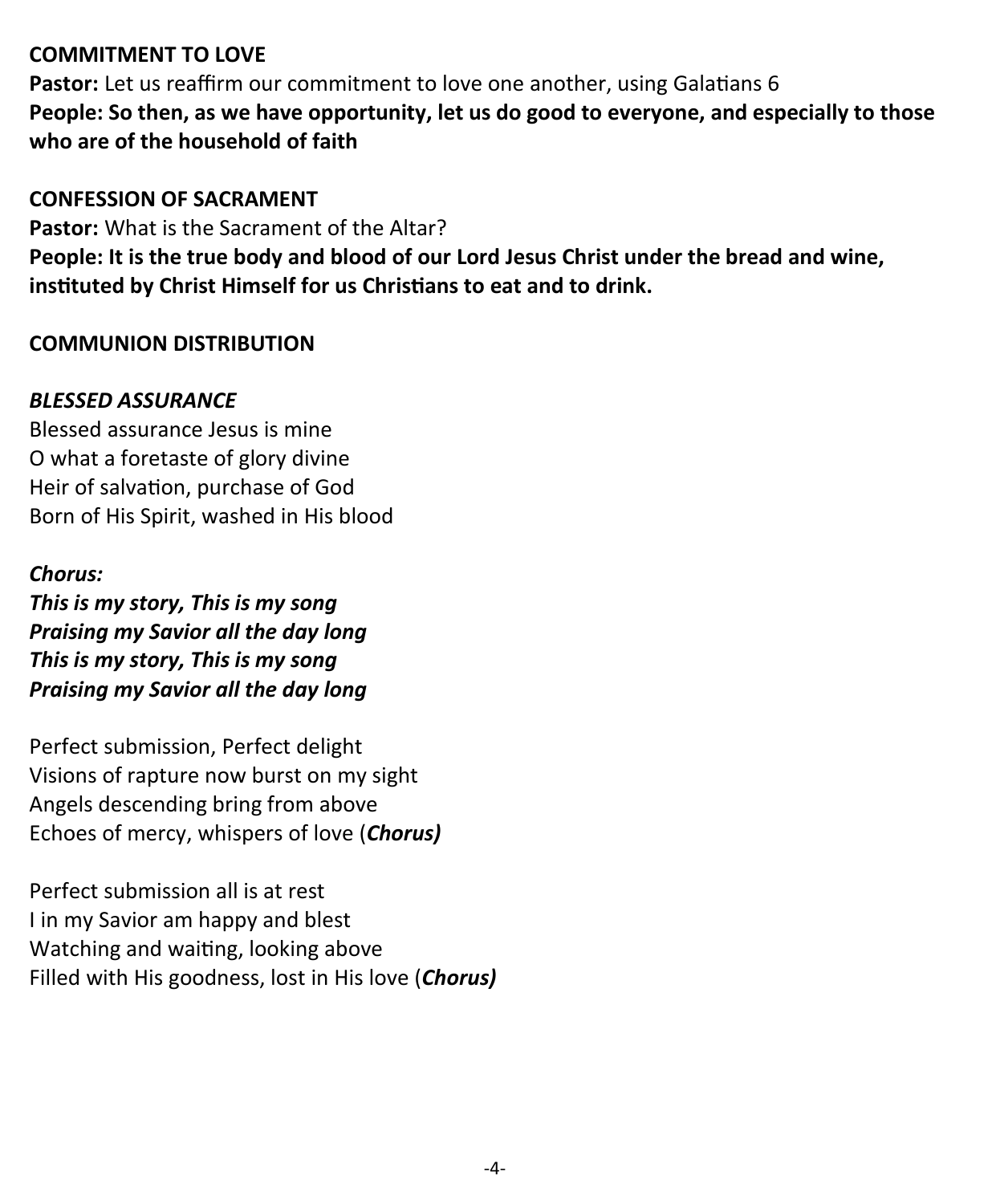#### *REVELATION SONG*

Jennie Lee Riddle Worthy is the, Lamb who was slain Holy, Holy, is He Sing a new song, to him who sits on Heaven's mercy seat (2x)

*Chorus: Holy, Holy, Holy Is the Lord God Almighty Who was, and is, and is to come With all creation I sing Praise to the King of Kings You are my everything And I will adore You* 

Clothed in rainbows, of living color Flashes of lightning, rolls of thunder Blessing and honor, strength and glory and power be To You the only wise King

# *Chorus*

Filled with wonder, awestruck wonder At the mention of your name Jesus your name is power Breath, and living water Such a marvelous mystery

# *Chorus (2x)*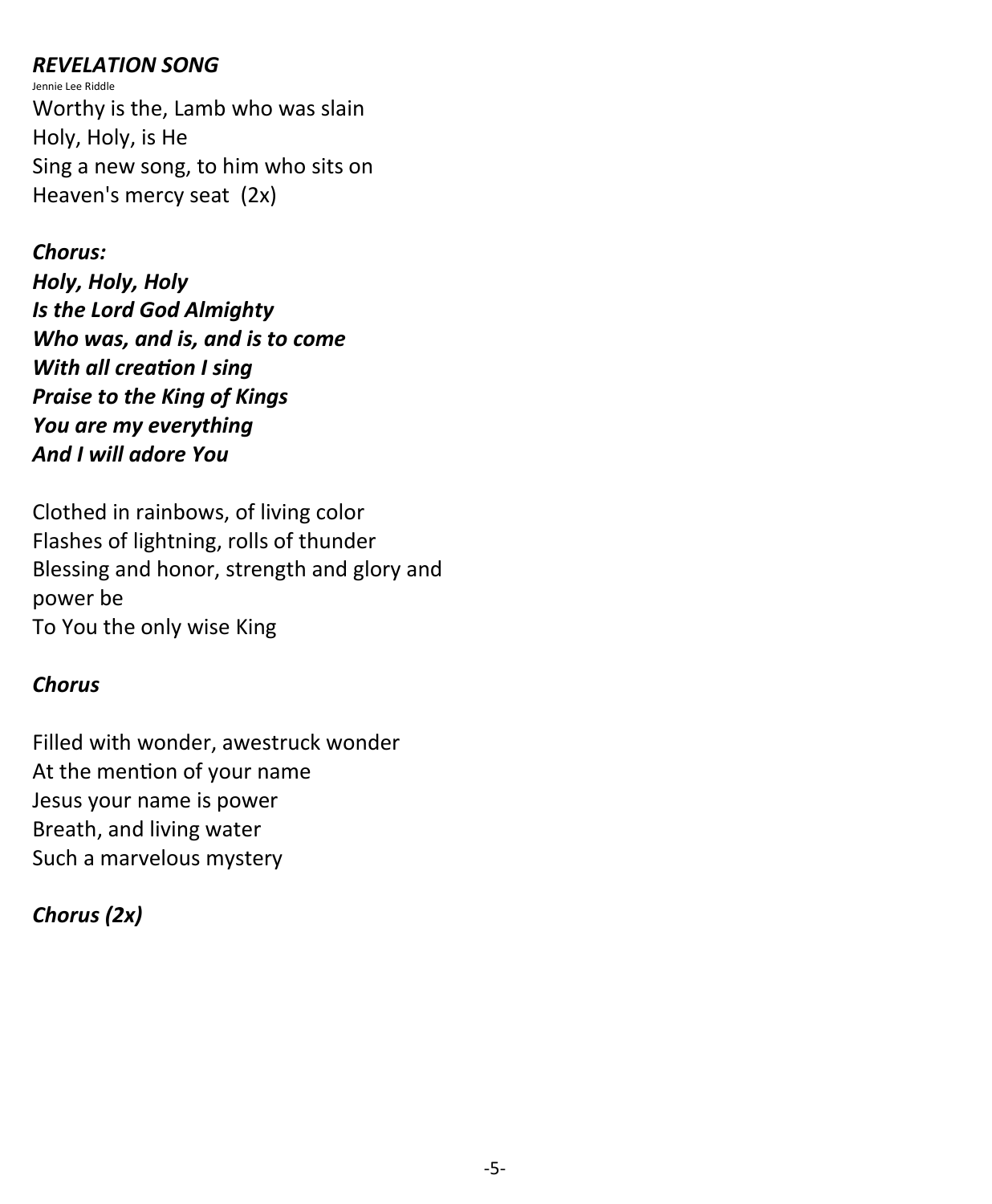#### **BENEDICTION**

**Pastor:** The Lord bless you and keep you. The Lord make His face shine upon you and be gracious to you. The Lord look upon you with favor and give you peace**. People: Amen.**

#### *MAY THE LORD MIGHTY GOD*

May the Lord, mighty God Bless and keep you forever. Grant you peace, perfect peace, Courage in every endeavor. Lift your eyes and see His face, And His grace forever. May the Lord, mighty God Bless and keep you forever. CCLI License No. 40832

## **Town Hall and Voters' Meetings**

Grace's Board of Directors has scheduled its Voters' Assembly Meeting for May 22, 2022 at 1:00pm in the Multipurpose Room. Please make plans to attend as we will be discussing the various ministries and voting on the next year's budget, as well as several new grants proposed by the Endowment Fund Committee. You are also invited to a Town Hall meeting on May 8 at 8:00am. This meeting will be in the sanctuary prior to the 9:00am church service. It's the perfect time to review the proposed budget and ask questions before the May 22 meeting. There are some exciting things brewing at Grace with both the Endowment Fund and the budget. (Seriously, even the budget!) And our church family is better when we're all together. So please join us. Any questions, please contact Board President Jennifer Woodmansee at (760) 809-9872 or [jennifer.woodmansee@gmail.com.](mailto:jennifer.woodmansee@gmail.com)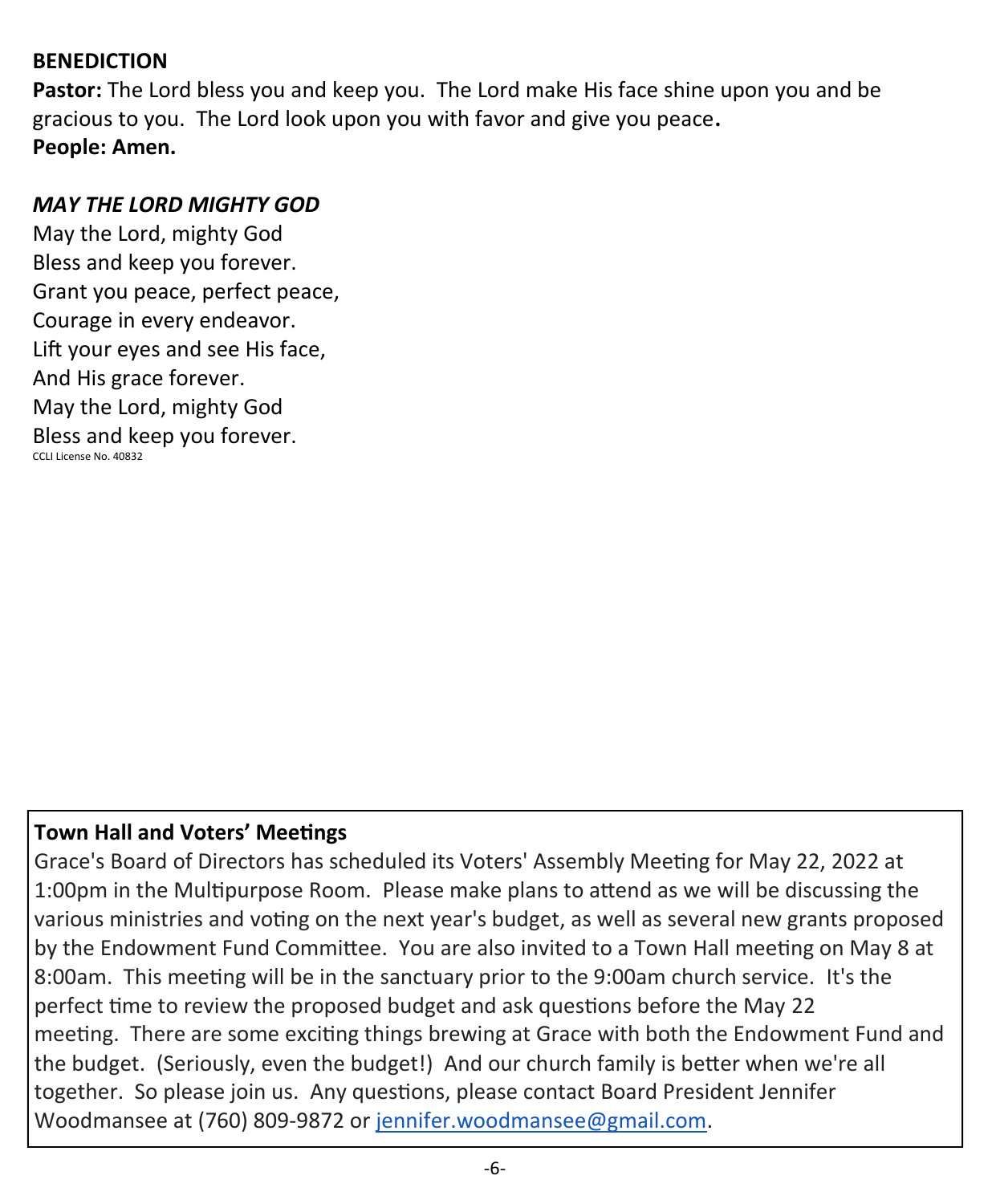#### **Coming Up at Grace**

5-1-2022 3<sup>rd</sup> Week of Easter Lucan Parables - Great Supper, Luke 14:12-24 2021 Confirmation Budget Overview handout available in narthex in preparation for Town Hall next Sunday!

## 5-8-2022 4<sup>th</sup> Week of Easter

Lucan Parables – Lost Sons, Luke 15:11-32 Special presentation from H.S. Youth mission trip Town Hall 8:00 am in the sanctuary

#### 5-15-2022 5<sup>th</sup> Week of Easter

Lucan Parables - Rich Man and Lazarus, Luke 16:19-31 1st Communion

## 5-22-2022  $6<sup>th</sup>$  Week of Easter

Lucan Parables – Stubborn Widow, Luke 18:1-8 2022 Confirmation Voters' Meeting

Last Bible Study/Sunday School through summer

# 5-29-2022 7<sup>th</sup> Week of Easter/Ascension

Lucan Parables - Pharisee and Tax Collector, Luke 18:9-14

#### **High School Youth News**

Calling all 8th-grade students who will be graduating this year! The Stand, Grace's High School youth group invites you join us on June 8<sup>th</sup> at 6:00pm! This will be a big event with games, pizza, time in God's word, worship, and testimonies from the high schoolers. Any questions, please contact Max.

#### **Project Godway**

Dear Grace Family and Friends! This year was the Ten Year Anniversary of Project Godway! Thank you to everyone who has supported us through your time, talents, prayers, and gifts over the years! Once again we are in awe of all that God has done! And all the ways He has provided for us to be able to bring His love to the young ladies in our community. In order to commemorate our ten-year anniversary and to be able to continue the work of Project Godway we are offering you a beautiful tote bag designed by two of our 8th-grade leaders, Caroline and Jillian. The totes are \$40.00 each and the majority of the funds go to Project Godway. They are made of an eco-friendly fabric and would make a great Bible study book bag. And they will help remind you to keep us in your prayers and keep God's work going through Project Godway! Go here to purchase a bag: https:// tinyurl.com/ycxcsrd6

#### **Temporary Church Office Hours**

Grace Admin Assistant, Yoke Tanko, will be taking a leave of absence until early June, the Church Office will be open with limited hours. Please call Vanessa at (760) 745-0831 ext. 7114 or email [vlippman@gracelcms.net](mailto:vlippman@gracelcms.net) to make an appointment.